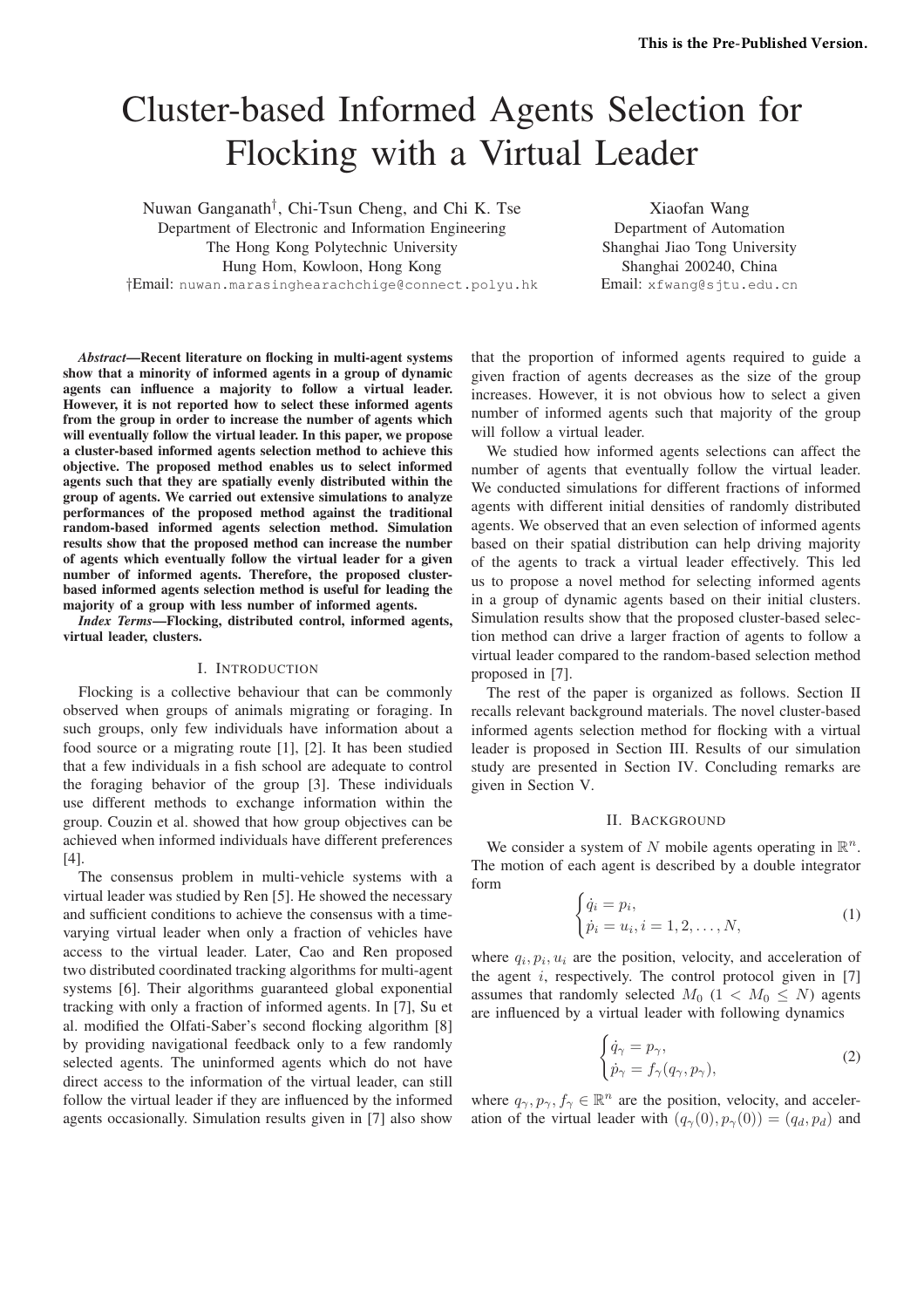$\dot{q}_{\gamma} = p_d$ . The spatial neighbors of agent i at time t are defined by

$$
\mathcal{N}_i(t) = \{j : ||q_i - q_j|| < r, j = 1, 2, \dots, N, j \neq i\},\tag{3}
$$

where  $\|\cdot\|$  is the Euclidean norm in  $\mathbb{R}^n$  and  $r(> 0)$  is the interaction range between two agents. We assume an identical interaction range for all the agents, thus,  $j \in \mathcal{N}_i(t) \Leftrightarrow i \in$  $\mathcal{N}_i(t)$ . Due to the symmetry, interactions among agents can be represented by an undirected dynamic graph  $\mathcal{G}(t)$ .

The distributed control scheme for multi-agent dynamic systems proposed in [7] can be expressed as

$$
u_i = f_i^g + f_i^d + f_i^\gamma. \tag{4}
$$

Here,  $f_i^g$ ,  $f_i^d$ ,  $f_i^{\gamma}$  are the gradient-based term, velocity consensus term, and navigational feedback term, respectively. The gradient-based term is used to control the position of a agent  $i$  within its neighborhood, which can be defined as

$$
f_i^g = -\sum_{j \in \mathcal{N}_i(t)} \nabla_{q_i} \psi_\alpha(||q_j - q_i||_\sigma). \tag{5}
$$

For a parameter  $\epsilon > 0$ ,  $\sigma$ -norm of a vector z is given by  $||z||_{\sigma} = \frac{1}{\epsilon} \left( \sqrt{1 + \epsilon ||z||^2} - 1 \right)$ . Note that  $||z||_{\sigma}$  is differentiable everywhere whereas  $||z||$  is not differentiable at  $z = 0$ . The smooth pairwise attractive/repulsive potential function  $\psi_{\alpha}(z)$ is given by

$$
\psi_{\alpha}(z) = \int_{\|d\|_{\sigma}}^{z} \phi_{\alpha}(s)ds,\tag{6}
$$

where  $d$  is the desired distance between agents. The potential function reaches its global minimum at  $z = ||d||_{\sigma} (\langle ||r||_{\sigma})$ and global maximum at  $z = 0$ , and becomes constant for  $||z||_{\sigma} \ge ||r||_{\sigma}$ . In (6),  $\phi_{\alpha}(z)$  is given by

$$
\phi_{\alpha}(z) = \frac{1}{2} p_h \left( \frac{z}{\|r\|_{\sigma}} \right) \left[ \frac{(a+b)(z - \|d\|_{\sigma} + c)}{\sqrt{1 + (z - \|d\|_{\sigma} + c)^2}} + (a - b) \right],
$$
\n(7)

where  $0 < a \leq b$ , and  $c = |a - b| / \sqrt{4ab}$ . In (7),  $p_h(z)$  can be expressed as

$$
p_h(z) = \begin{cases} 1, & \text{if } z \in [0, h) \\ \frac{1}{2} \left[ 1 + \cos \left( \pi \frac{z - h}{1 - h} \right) \right], & \text{if } z \in [h, 1] \\ 0, & \text{otherwise} \end{cases} \tag{8}
$$

where  $h \in (0, 1)$  [8].

The velocity consensus term in (4) is defined as

$$
f_i^d = \sum_{j \in \mathcal{N}_i(t)} a_{ij}(q)(p_j - p_i),
$$
 (9)

where  $q = [q_1, q_2, \dots, q_N]^T \in \mathbb{R}^{nN}$ . Terms of the adjacency matrix of graph  $\mathcal{G}(t)$  are given by

$$
a_{ij}(q) = \begin{cases} 0, & \text{if } j = i \\ p_h(\|q_j - q_i\|_{\sigma}/\|r\|_{\sigma}), & \text{otherwise.} \end{cases}
$$
 (10)

In (4), the navigational feedback to track the virtual leader is given by

$$
f_i^{\gamma} = -h_i[c_1(q_i - q_{\gamma}) + c_2(p_i - p_{\gamma})],
$$
 (11)

where  $c_1, c_2 > 0$  are constants. In contrast to Olfati-Saber's second flocking algorithm [8], the flocking algorithm given in [7] assumes that only few agents are informed of  $(q_{\gamma}, p_{\gamma})$ . If an agent i is an informed agent,  $h_i = 1$ , otherwise,  $h_i = 0$ . Uninformed agents are divided as types I and II based on their interactions with informed agents. A type I uninformed agent has a joint path with an informed agent across a finite sequence of nonempty, contiguous, and uniformly bounded time-intervals  $[t_i, t_{i+1})$  where  $t_{i+1} \geq t_i$  and  $i \geq 0$ . In contrast, there does not exist such a joint path between a type II uninformed agent and an informed agent. In [7], Su et al. showed that the velocities of all informed agents and the type I uninformed agents are asymptotically approaching the desired velocity  $p_{\gamma}$ , even if only a small fraction of the agents are selected as informed agents. The total number of informed agents and type I uninformed agents are defined as  $M(M_0 \leq M \leq N)$ . In this paper, we propose an algorithm to improve  $M$  by enhancing the number of type I uninformed agents.

#### III. CLUSTER-BASED SELECTION OF INFORMED AGENTS

The number of type I informed agents in a group of dynamic agents clearly depends on the interactions between informed agents and the rest of the group. According to our observations, the number of such interactions varies upon the positioning of informed agents within an initial spatial distribution of the agents. If the informed agents are evenly distributed throughout the space, there is a higher chance that an uninformed agent gets inspired by an informed agents, which ultimately results in a higher number of type I uninformed agents. In order to achieve that, we propose a clusterbased informed agent selection method. Clustering groups a set of objects according to certain properties of them such that the objects in the same group show higher similarity [9]. In this work, we use clustering to partition agents based on their initial position within the group. Afterwards, we select an informed agent from each of those clusters. Here, we use a *k*-means clustering algorithm [10] once at the beginning of the simulation for clustering of the agents. Chen et al. [11] also investigated on cluster consensus of discrete-time multi-agent systems with several different subgroups.

The *k*-means algorithm can divide the agents into k partitions based on the distance from each agent to  $k$  different centroids. These centroids can be later used for selecting informed agents. In this work, we select only a single informed agent from each cluster. Hence,  $k = M_0$ . The *k*-means algorithm finds  $M_0$  clusters of agents,  $\{C_1, C_2, \ldots, C_{M_0}\}$ , by minimizing their within-cluster sum of squares  $\sum_{j=1}^{M_0} \sum_{\forall i \in C_j}^{\forall} ||q_i - \mu_j||^2$ . Here,  $\mu_j \in \mathbb{R}^n$  is the centroid of cluster  $\mathcal{C}_j$ .

The *k*-means algorithm starts by initializing  $\mu_i$  of cluster  $\mathcal{C}_i$ ,  $\forall j (1 \leq j \leq M_0)$ , such that

$$
\mu_j^{(1)} = \{q_s : s \in \mathcal{V}, \mu_i^{(1)} \neq q_s, 1 \leq i \leq M_0, i \neq j\}.
$$
 (12)

After the initialization of centroids, the *k*-means algorithm proceeds by alternating between an *assignment step* and an *update step* as described below.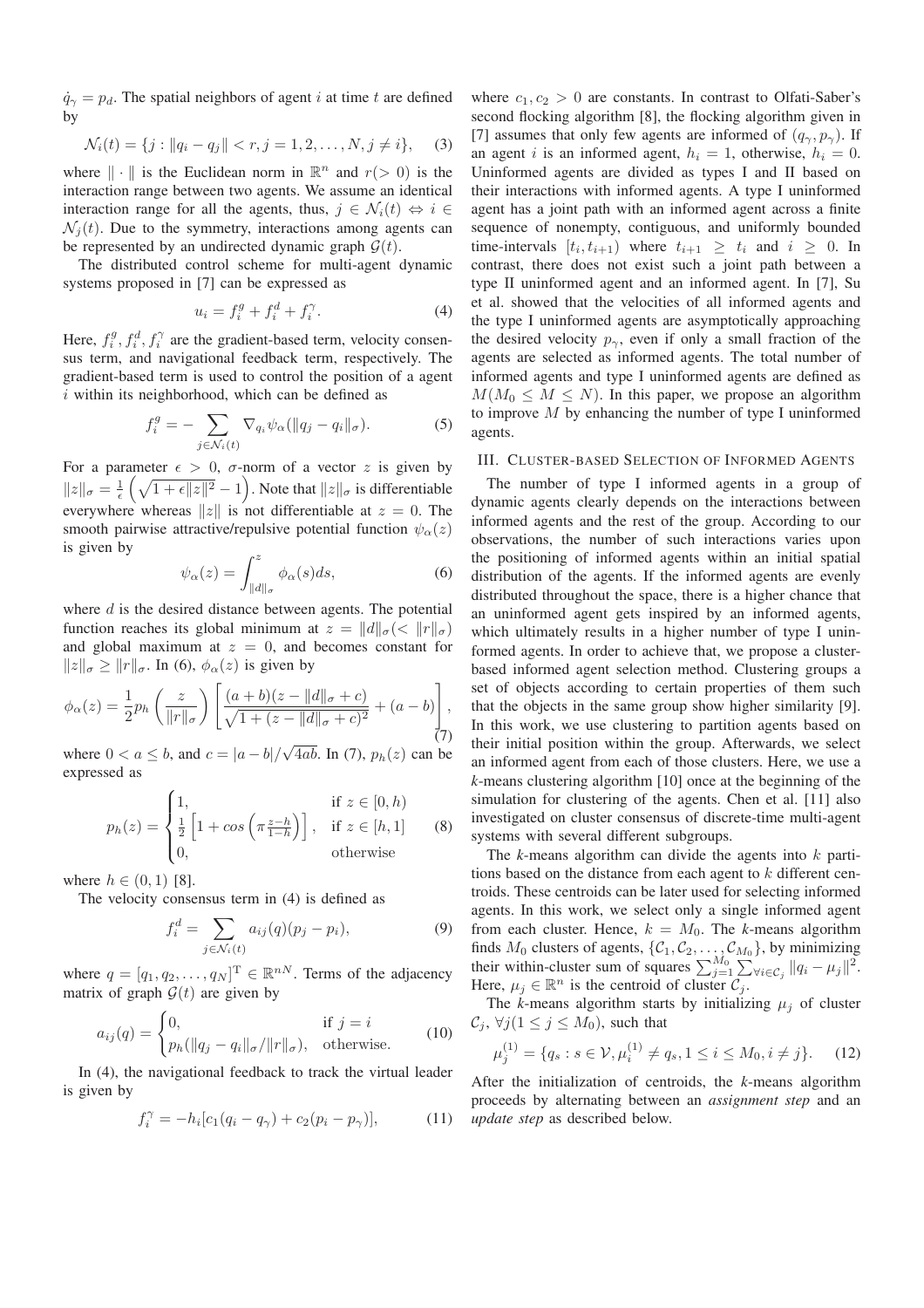

Fig. 1. Flocking of 50 agents with 5 randomly selected informed agents. At  $t = 20$ , there are 26 agents following the virtual leader.



Fig. 2. Flocking of 50 agents. All the parameters remain same as in Fig. 1, but informed agents are selected on initial clusters. Arrowheads in the same color belong to the same initial cluster. At  $t = 20$ , there are 42 agents following the virtual leader.

#### *Assignment step:*

Each agent s in the group is assigned to a cluster  $C_i$  such that

$$
\mathcal{C}_{j}^{(l)} = \{s : ||q_{s} - \mu_{j}^{(l)}||^{2} \leq ||q_{s} - \mu_{i}^{(l)}||^{2}, \forall i, 1 \leq i \leq M_{0}\}.
$$
\n(13)

An agent can only belong to a single cluster in a particular iteration *l*, hence  $s \in C_j^{(l)} \Rightarrow s \notin C_i^{(l)}$  if  $i \neq j$ .

# *Update step:*

The centroids are estimated based on the positions of the agents that are assigned to each cluster in the previous step, such that

$$
\mu_j^{(l+1)} = \frac{1}{|\mathcal{C}_j^{(l)}|} \sum_{\forall i \in \mathcal{C}_j^{(l)}} q_i.
$$
\n(14)

For a given threshold  $\xi \ge 0$ , if  $|\mu_j^{(l+1)} - \mu_j^{(l)}| \le \xi$ ,  $\forall j$  (1  $\le$  $j \leq M_0$ ), the algorithm terminates and the informed agents are selected as

$$
h_i = \begin{cases} 1, & \text{if } i = \operatorname*{arg\,min}_{s \in \mathcal{C}_j} \|q_s - \mu_j\|, \\ 0, & \text{otherwise.} \end{cases}
$$
(15)

# IV. SIMULATION STUDY

We use computer simulations to evaluate and analyze the performances of the proposed cluster-based informed agents selection method against the random selection method [7]. A set of simulations were performed on 50 agents ( $N = 50$ ) moving in a 2-dimensional  $(n = 2)$  space under the influence of the control protocol (4). The number of informed agents is set to  $M_0 = 5$ , *i.e.* the fraction of informed agents  $\delta =$  $M_0/N = 0.1$ . Initial positions and velocities of the 50 agents were randomly chosen according to uniform distribution from the boxes  $[0, 30] \times [0, 30]$  and  $[-2, 2] \times [-2, 2]$ , respectively. The initial position of the virtual leader was set to  $q_{\gamma}(0) =$  $[15, 15]^T$  and the velocity to  $q_\gamma(0) = [1, 1]^T$ . The rest of the parameters are as follows:  $r = 4.8$ ,  $d = 4$ ,  $\epsilon = 0.1$ ,  $h = 0.7$ ,  $a = 1$ ,  $b = 2$ ,  $c_1 = 0.1$ , and  $c_2 = 0.4$ . Simulation results for random and cluster-based informed agents selection methods are shown in Figs. 1 and 2, respectively. Solid lines in the figures represent neighboring relations, arrowheads represent velocities of the agents, and hexagrams represent positions of the virtual leaders. The informed agents are marked with circles. The initial distribution of the agents (at  $t = 0$ ) was kept the same for both simulations for a fair comparison. The number of type II uninformed agents increases in both the cases as time evolves, thus increasing the number of agents